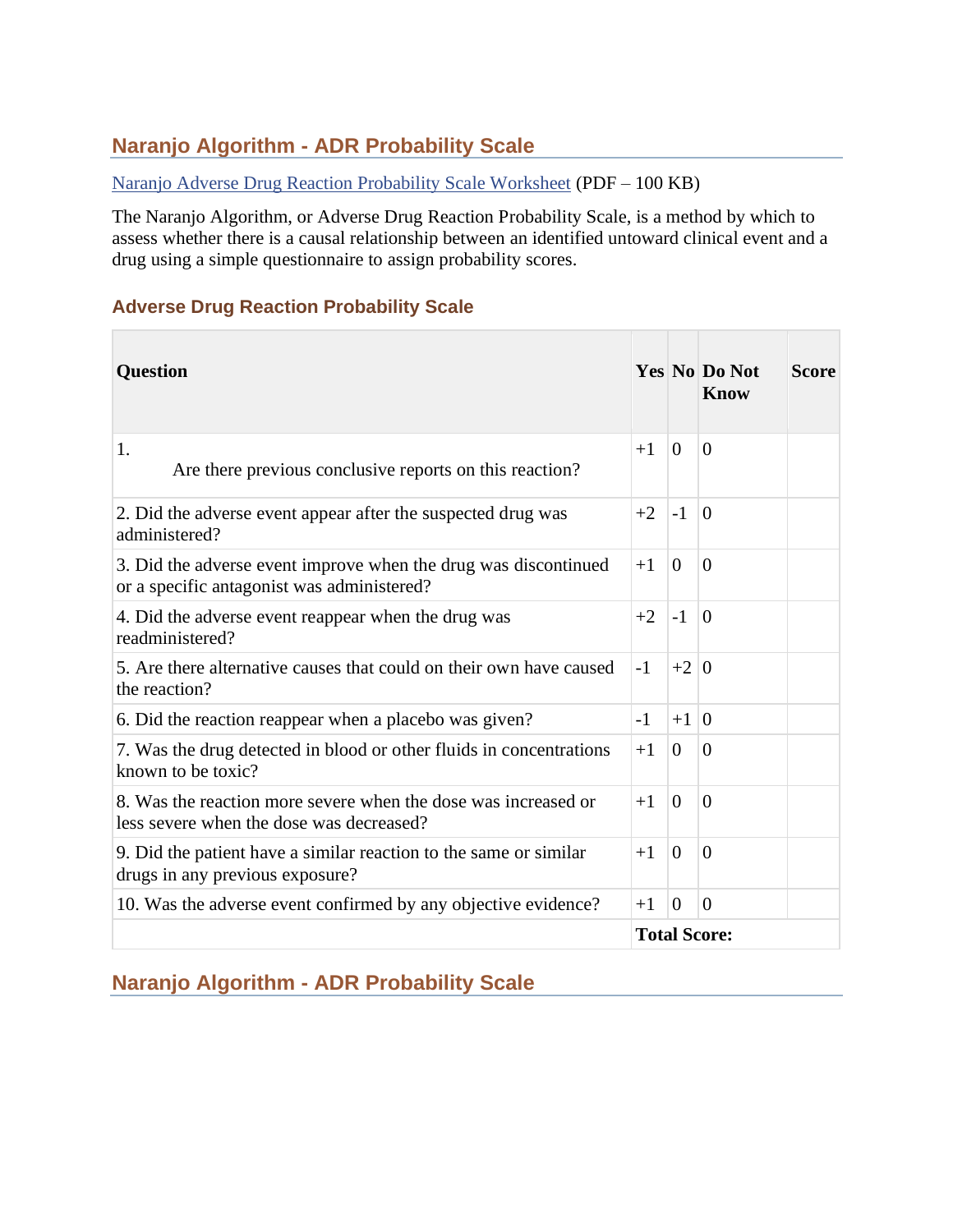|                                          | <b>Score Interpretation of Scores</b>                                                                                                                                                                                                                                                                                                           |
|------------------------------------------|-------------------------------------------------------------------------------------------------------------------------------------------------------------------------------------------------------------------------------------------------------------------------------------------------------------------------------------------------|
| <b>Score</b><br>>9                       | <b>Total Definite.</b> The reaction (1) followed a reasonable temporal sequence after a drug or in<br>which a toxic drug level had been established in body fluids or tissues, (2) followed a<br>recognized response to the suspected drug, and (3) was confirmed by improvement on<br>withdrawing the drug and reappeared on reexposure.       |
| $5$ to $8$                               | <b>Total Probable.</b> The reaction (1) followed a reasonable temporal sequence after a drug, (2)<br>Score followed a recognized response to the suspected drug, (3) was confirmed by<br>withdrawal but not by exposure to the drug, and (4) could not be reasonably explained<br>by the known characteristics of the patient's clinical state. |
| 1 to 4                                   | <b>Total Possible.</b> The reaction (1) followed a temporal sequence after a drug, (2) possibly<br><b>Score</b> followed a recognized pattern to the suspected drug, and (3) could be explained by<br>characteristics of the patient's disease.                                                                                                 |
| <b>Total</b><br><b>Score</b><br>$\leq$ 0 | <b>Doubtful.</b> The reaction was likely related to factors other than a drug.                                                                                                                                                                                                                                                                  |

## **Instructions for Using the ADR Probability Scale**

The response "Do not know" should be used sparingly and only when the quality of the data does not permit a "Yes" or "No" answer. "Do not know" can be applicable if the information is not available and also if the question is inapplicable to the case. When more than one drug is involved or suspected, the ADR Probability Scale is usually applied separately to each of the possible etiologic agents, and the drug with the highest score should be considered the causative agent. In addition, the potential of interaction should be evaluated.

**Question 1**. Are there previous conclusive reports on this reaction? The answer "Yes" (+1) applies if there have been two or more published reports in which the adverse reaction has been described in detail or if the adverse reaction is listed in a reliable source, such as a medical textbook, review article on the medication or on adverse drug reactions, or the product package insert. The response "No" applies when the adverse event has not been described previously or if only one report has been published, or if published reports were considered inconclusive or unconvincing. The answer "Do not know" is applicable only when there is no information, because the agent has not been available for an adequate period of time or has not been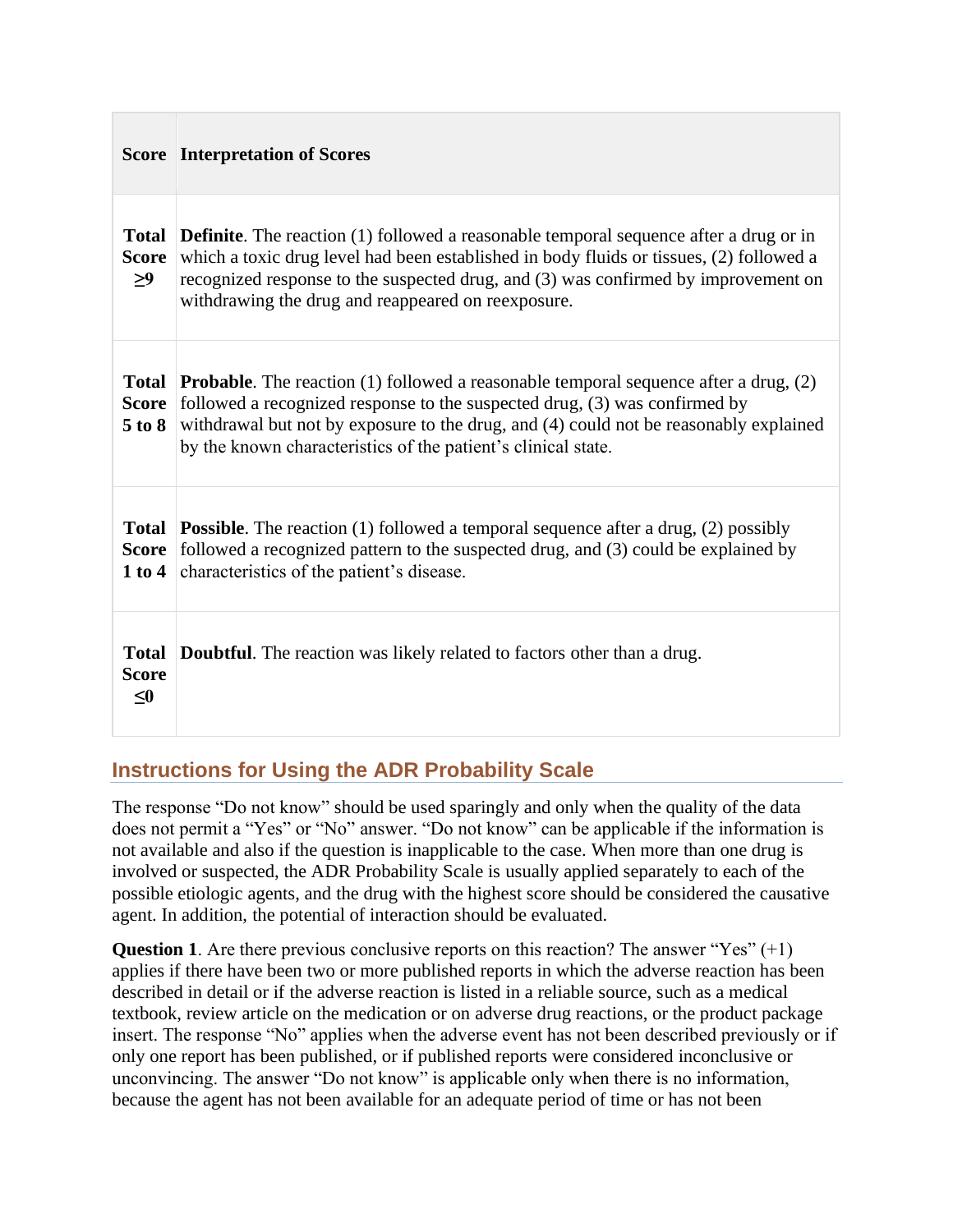previously evaluated for this adverse reaction. The scores given for "No" and "Do not know" are the same (0), so it is not critical to decide between these two answers.

**Question 2**. Did the adverse event appear after the suspected drug was administered? This question evaluates the temporal relationship between the reaction and administration of the medication. The answer "Yes"  $(+2)$  applies if there is definitive evidence that the adverse event occurred after the medication was started. "No" (-1) applies when the adverse event developed before the first dose of the drug. "Do not know" (0) applies if the information is not available or is unclear.

**Question 3.** Did the adverse event improve when the drug was discontinued or a specific antagonist was administered? This question evaluates the response to dechallenge or stopping the medication. The answer "Yes"  $(+1)$  applies if the adverse event diminishes or disappears at any time after stopping the medication, or if the reaction disappears upon administration of a specific pharmacologic antagonist (for example, an anticholinergic given for a cholinergic reaction to physostigmine). The answer "No" (0) applies if the adverse event does not improve or improves in response to a nonspecific therapy or an antidote to another medication or treatment of the underlying disease. The answer "Do not know" (0) applies if the medication was not stopped or the subsequent course was unknown, inconclusive or unclear.

**Question 4**. Did the adverse event reappear when the drug was readministered? This question evaluates the response to rechallenge or reexposure. An answer of "Yes" (+2) indicates that the medication was stopped, the adverse event resolved or improved, and there was an unequivocal reappearance or worsening of the reaction when the medicine was restarted in a similar dose and by the same route. The Naranjo scale also allows for a "Yes" if the causal association is well known and rechallenge cannot be done for clinical or ethical reasons. An answer of "No" (-1) only applies if rechallenge was done, but the adverse event did not reappear or worsen. The answer "Do not know" (0) applies if rechallenge was not done or information on rechallenge is not available or the reaction was ambiguous.

**Question 5**. Are there alternative causes that could on their own have caused the reaction? This question assesses alternative explanations for the adverse event. Because adverse events are often nonspecific and can be manifestations of the disease being treated or an unrelated, concurrent disease or condition, other diagnoses need to be considered and excluded. The answer "No"  $(+2)$  applies if alternative causes have been excluded, based upon a systematic and complete evaluation, thus implicating the drug more strongly. A risk or susceptibility factor is not an alternative cause. The answer "Yes" (-1) applies when there is an alternative cause or explanation. "Do not know" (0) applies if the investigation of other causes is incomplete, inconclusive or was not done.

**Question 6**. Did the reaction reappear when a placebo was given? This question applies to clinical research studies in which a placebo was administered. The answer "Yes" (-1) applies if the medication was stopped and the adverse reaction resolved or improved conclusively, and there was an unequivocal reappearance of the adverse event after administration of placebo (single or double blind). The answer "No"  $(+1)$  applies if the reaction did not reappear or worsen after administration of placebo. "Do not know" (0) applies if placebo challenge was not done or the results were inconclusive.